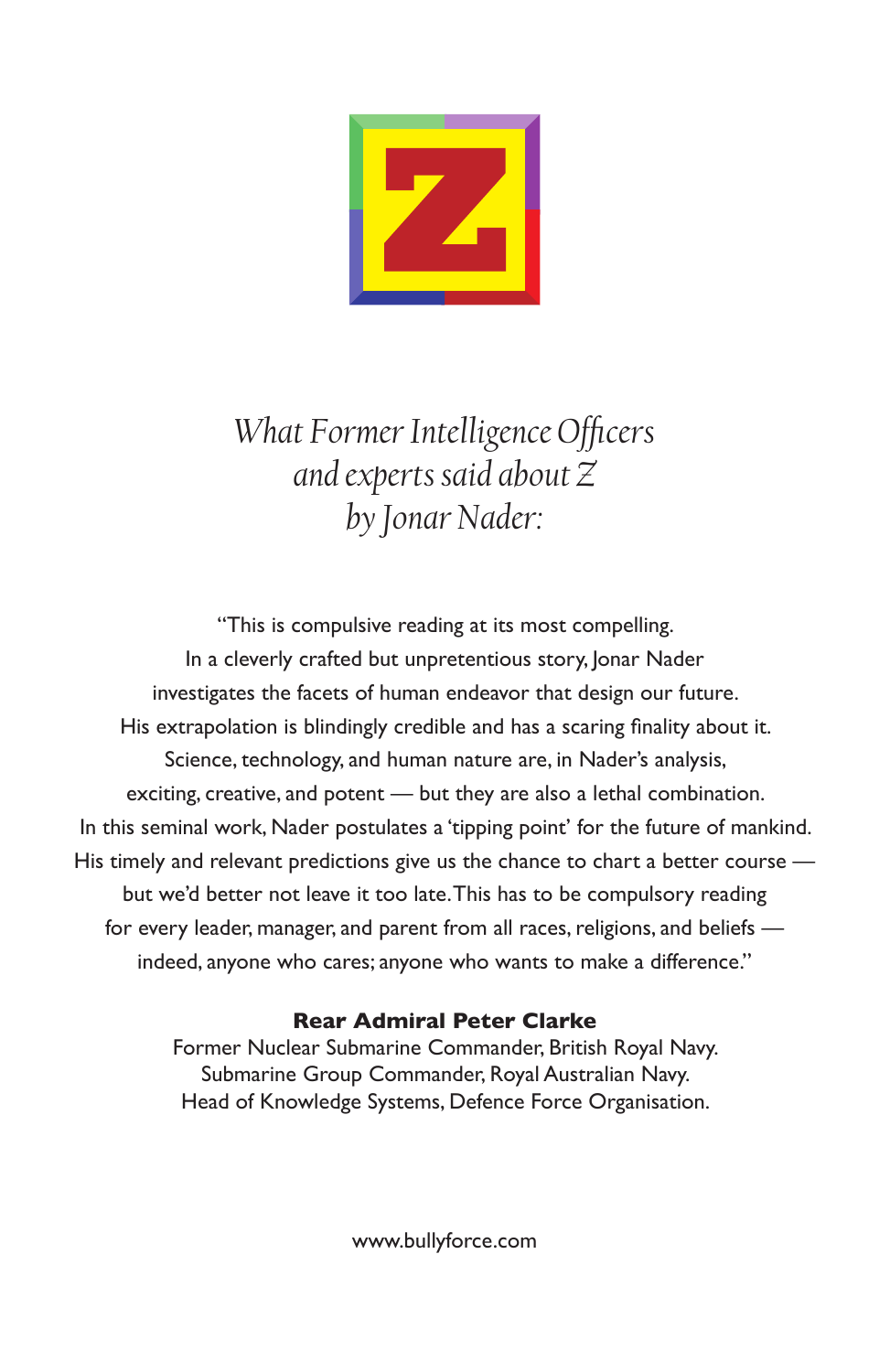'Nader has put the civilized world on notice. He convincingly describes a plausible scenario that even the most ruthless observers had never before imagined not even in their wildest and worst of dreams. This book sounds the alarm for those who guard this world, whether they be in Government, Law, or Intelligence. Let this be an official warning about the dangers we will face if we do not unite against modern, sophisticated, and educated terrorists whose imagination might dwarf everything we think we fear about terrorism.'

#### *Major Alexander Y. Ronsky* INVESTIGATION AND

COUNTERESPIONAGE EXPERT . FORMER OFFICER KGB

#### **D**

#### 'An excellent story.'

*Ted St. Clair-Holmes* FORMER INTELLIGENCE OFFICER **BRITISH ARMY INTELLIGENCE** 

'Shocking and sleep-depriving. You know that something is going to happen, but you can never quite anticipate the magnitude of Jonar's horrifying concept. He reveals it in the manner of a magician. What we fear today pales next to his new and unknown world.'

## *Ralph P. Harp* FORMER SPECIAL AGENT FBI

**I**

'This creative book is typical of how terrorists think and dream. We had better keep an eye on Nader! He has redefined the meaning of weapons of mass destruction, and in so doing, he has strengthened the resolve of intelligence agencies to consider the impossible and the improbable. His excellent scientific research is akin to Tom Clancy's best-sellers.'

#### *Michael R. Spak*

FORMER **OPERATIONS OFFICER** CIA

'This book very effectively brings into sharp focus our rapidly growing ability to alter our own biology with all the risks and rewards it promises. It is a gripping story-line that raises issues about the fundamental make-up of humanity. In highlighting our progress to cure disease, Nader graphically illustrates the enormity of what such insight could mean.'

*Professor John Shine AO FAA* EXECUTIVE DIRECTOR GARVAN INSTITUTE OF MEDICAL RESEARCH

'Don't read this book if you want to sleep soundly or ever feel completely safe and secure again. If you already have fears for the future, this could tip you over the edge. And remember, just because you might be paranoid, it does not mean that they are not after you.' **V**<br> **I't** read this begine the side of soundly<br>
or ever feel<br>
ompletely said<br>
d secure aga<br>
ou already has<br>
ness for the futt<br>
is could tip y<br>
wer the edge<br>
said remembe<br>
st because yes<br>
the parance<br>
does not meat<br>
they a

*Janice Young*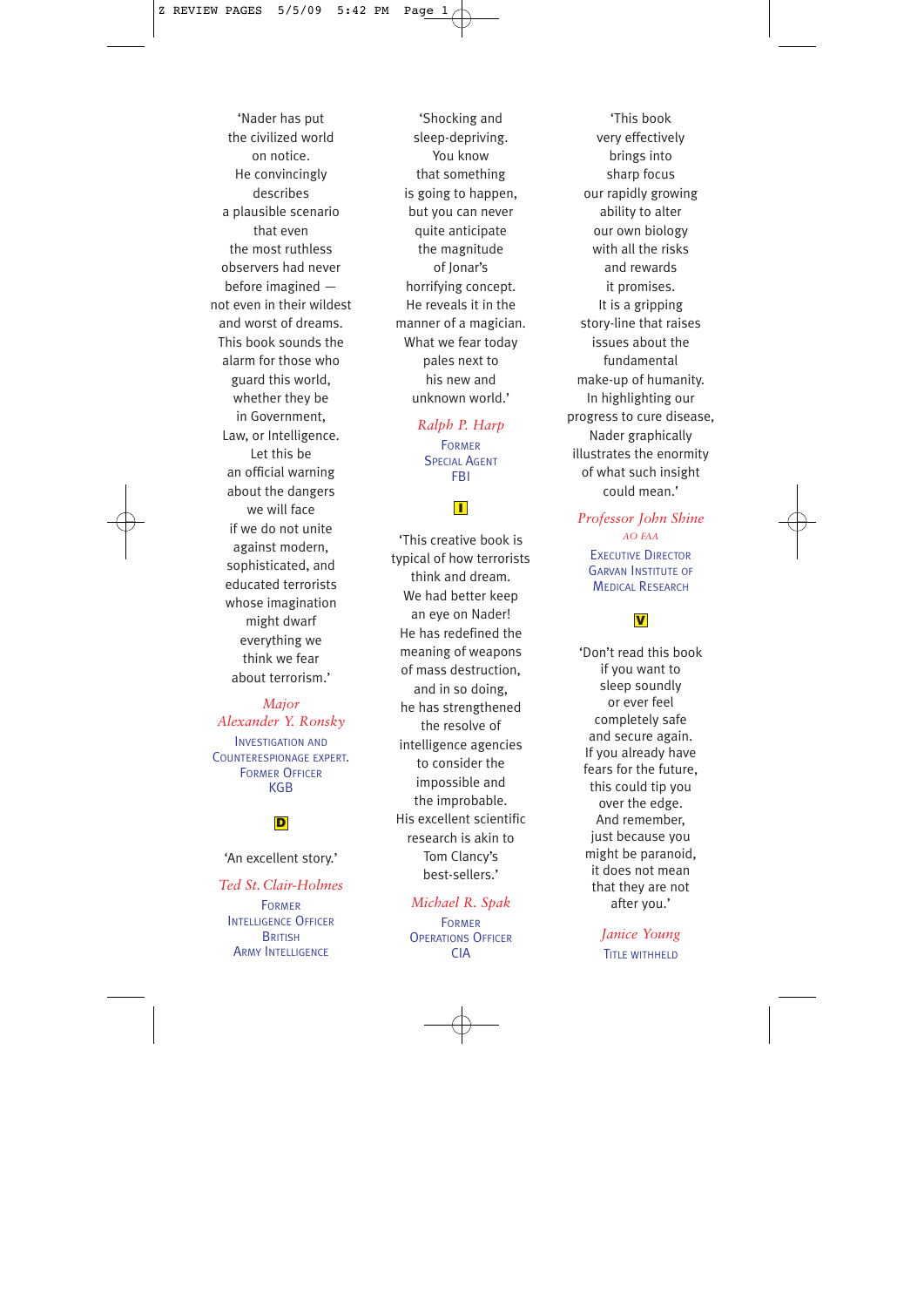'This novel draws you into current world events that are entrenched in greed, power, manipulation, and half-truths but the agenda is never what it seems! Is there any room for idealists? Jonar poses some very good questions about human tragedy, but is there any hope of triumph?'

*Bishop George Browning* ANGLICAN BISHOP OF CANBERRA AND GOULBURN

## **I**

'Provocative and exhilarating. Highly recommended for intelligence professionals and national decision-makers alike.'

*Dr Ian Wing* PRESIDENT AUSTRALIAN INSTITUTE OF PROFESSIONAL **INTELLIGENCE OFFICERS** 

## **D**

'A fascinating and scary foreboding that is not out of reach. Once you start reading, you won't put it down.'

> *Dr A. L. Mollin* FORMER CAPTAIN UNITED STATES ARMY

'Outstanding. This book must be read and re-read by everyone engaged in law-enforcement, counter-intelligence, and counter-terrorism. It will impress upon us the definite need to be vigilant, and to question every turn in an investigation. This is especially true for executives and supervisors.'

*J. Brian McKee* FORMER DIRECTOR NAVAL INVESTIGATIVE SERVICE (NIS)

### **E**

'A military thriller that takes us on a journey through the darker parts of mankind's soul. Nader is what you get when you combine the best of Tom Clancy with the best of Stephen King. This book will alter your views about our infatuation with science. It offers a sobering look into the future we face, if the world's morals and technological advances continue on their current paths.'

> *Colonel Jeff Appleget* UNITED STATES ARMY

'An unnerving look into the devastation that could result when science collides with corporate greed.'

*Ronald Myers* FORMER CASE AGENT FOR DOMESTIC TERRORISM FBI

'Hang on to your seats, and open your eyes. I promise you that Ionar Nader's credible yet very frightening novel is compulsive reading. It will make you think deeply about where today's human race is headed. Nader mixes new and exciting technologies inside a globalized world that is controlled by multi-national corporations who are working beyond the limits of the nation-state. Along the way, ordinary people are swept up by events that turn into the ultimate of Faustian bargains!'

*Admiral Chris Barrie AC RAN* FORMER CHIEF

OF THE **AUSTRALIAN DEFENCE FORCE**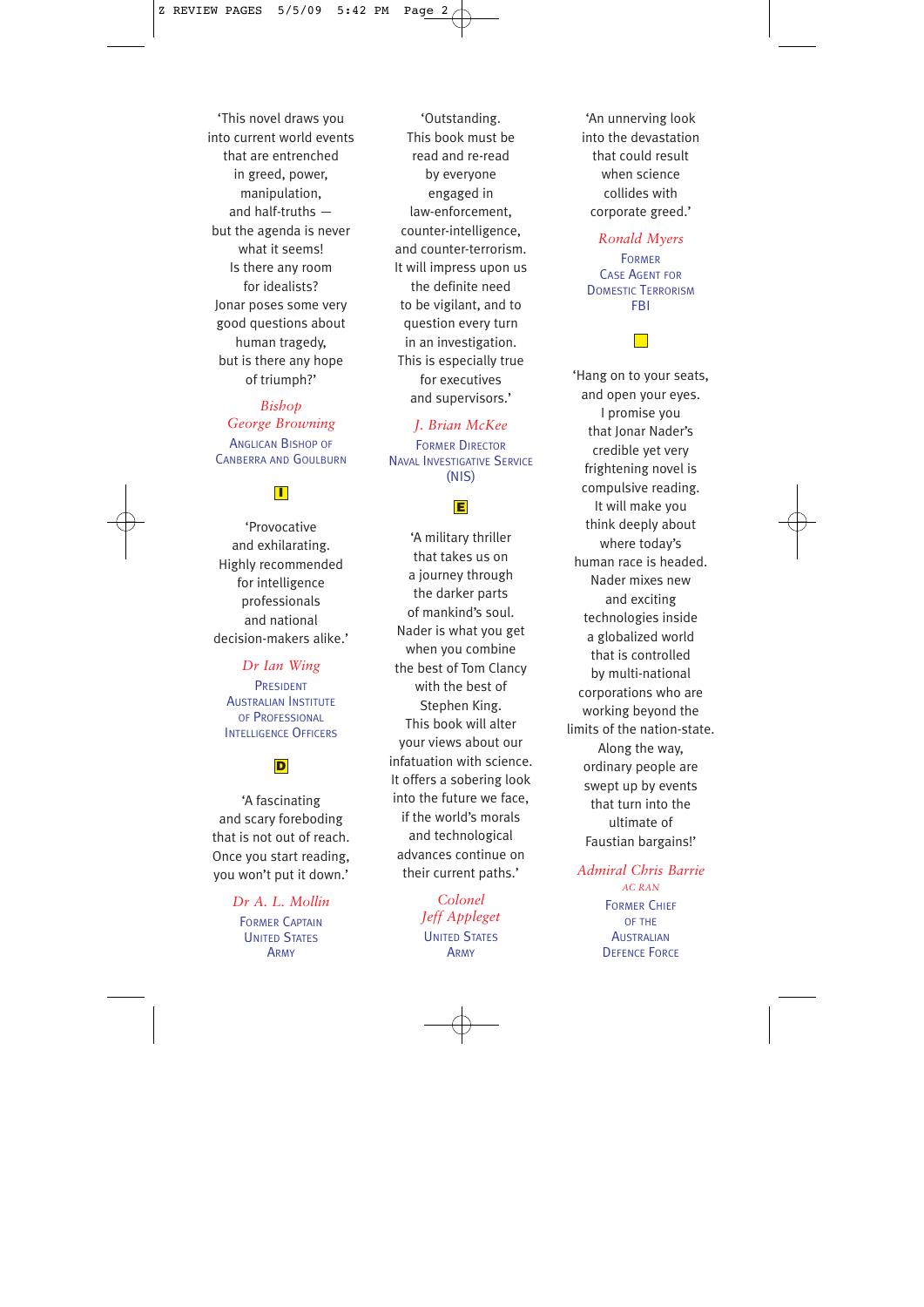'Mr Nader presents us with a mind-numbing premise. Is the "human race" a timed event after all? Will today's world win the war on terror, only to lose it all to the age-old evils of corruption and greed? Will the very technology intended to save us, actually trigger our demise? Who are today's "techno-terrorists" and who is watching them? Let us hope we can find a way out of this.'

*Thomas B. Locke* FORMER FBI EXECUTIVE WHO DIRECTED THE 9/11 INITIAL RESPONSE TEAM AT FBI HEADQUARTERS. SUPERVISOR OF FBI'S FIRST **JOINT TERRORISM TASK FORCE** IN NEW YORK CITY AND WORKED ON SPECIAL ASSIGNMENTS WITH THE DRUG ENFORCEMENT ADMINISTRATION (DEA) AND THE US ARMY. THROUGHOUT HIS 32-YEAR CAREER, HE RECEIVED COMMENDATIONS FROM ALL SIX DIRECTORS OF THE FBI.

> 'Nader has created a frightening prophecy. Be warned!'

**E**

#### *Ken Bullock*

FORMER **SPECIAL DUTIES** AIRCREW OFFICER ROYAL CANADIAN AND **AUSTRALIAN NAVIES** 

'Finally, a philosophically brilliant, imaginative novel that clearly shows an understanding of how technology, greed, and terrorism can meld into an horrific threat to humanity. Nader has painted a signpost to the almost unimaginable possibilities about a future that our security services and world leaders must ponder!

> *Barry H.Wallace* **SECURITY ANALYST.** FORMER SPECIAL AGENT FBI

## **I T**

'Be warned that this scary book will jolt you. It reveals a devastating plot with realistic connotations. Your comfort zone will never be the same again.'

*The Hon Tim Fischer* FORMER DEPUTY PRIME MINISTER OF AUSTRALIA. ARMY OFFICER WHO SERVED IN VIETNAM. LEADER OF THE NATIONAL PARTY. MINISTER FOR TRADE.

'The only villain in this novel may well turn out to be the author.'

> *Danny White* ABC

'On top of what we know and fear about terrorism, Nader has portrayed the ultimate challenge for any intelligence organization beyond anything that experienced operatives would ever have imagined.'

#### *Warren Reed*

FORMER INTELLIGENCE OFFICER **AUSTRALIAN SECRET INTELLIGENCE SERVICE** (ASIS) TRAINED BY MI6

'Jonar has created legal complexities that are as fascinating as the story itself.'

#### *Judge Mervyn E. King SC BA LLB*

**SENIOR COUNSEL** AND FORMER JUDGE OF THE SUPREME COURT OF SOUTH AFRICA. FORMER PRESIDENT OF THE COMMONWEALTH ASSOCIATION OF CORPORATE GOVERNANCE. **SOUTH AFRICAN** REPRESENTATIVE TO THE INTERNATIONAL COURT OF ARBITRATION IN PARIS. MEMBER OF THE PRIVATE **SECTOR ADVISORY GROUP ON** CORPORATE GOVERNANCE TO THE WORLD BANK. GOVERNOR OF THE INTERNATIONAL CORPORATE GOVERNANCE NETWORK.